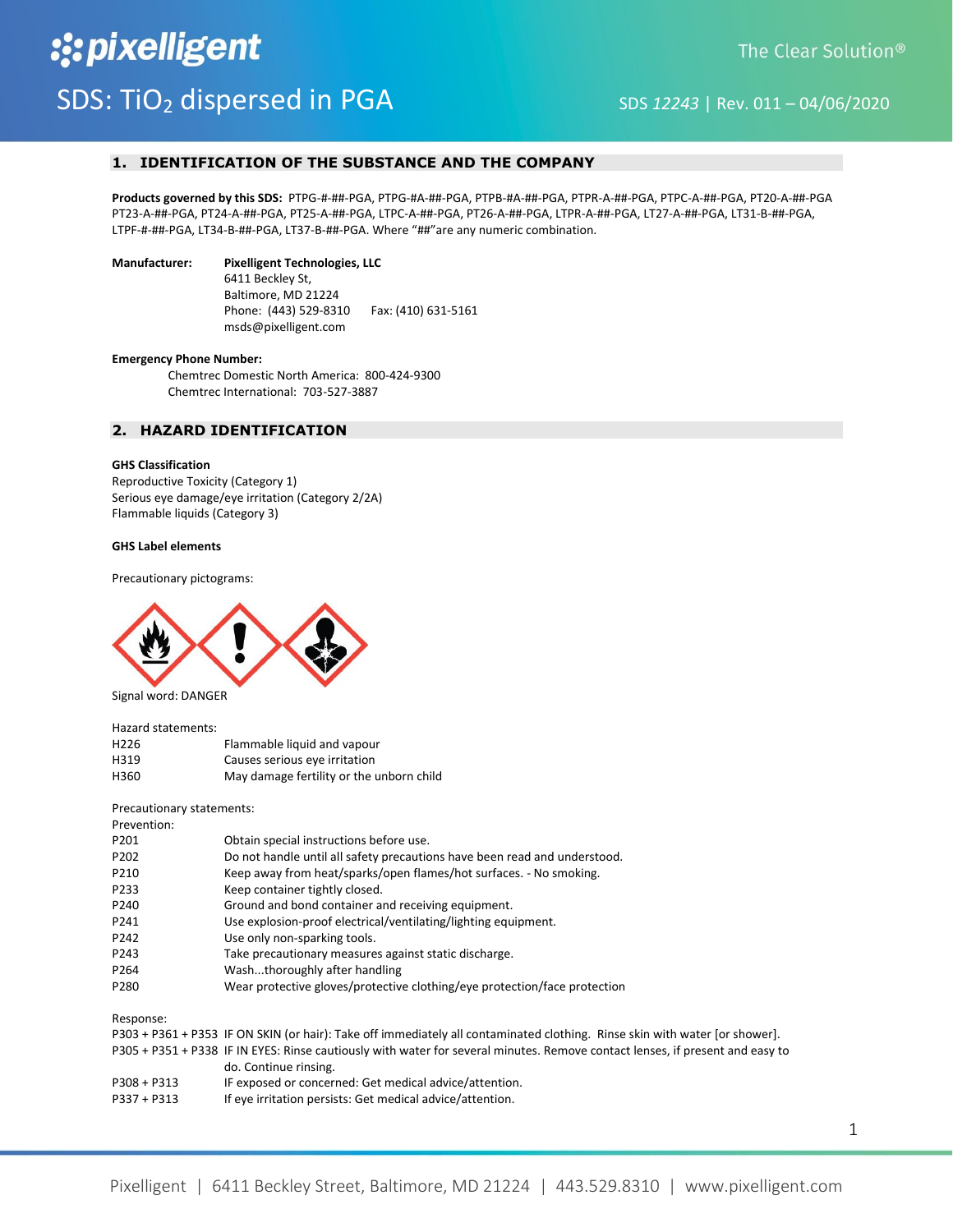# SDS: TiO<sub>2</sub> dispersed in PGA SDS 12243 | Rev. 011 – 04/06/2020

| P370 + P378   | In case of fire: Use water spray, foam, carbon dioxide, dry chemical to extinguish. |
|---------------|-------------------------------------------------------------------------------------|
| Storage:      |                                                                                     |
| $P403 + P235$ | Store in a well-ventilated place. Keep container tightly closed.                    |
| P403+ P233    | Store in a well-ventilated place. Keep cool.                                        |
| P405          | Store locked up.                                                                    |
|               |                                                                                     |
| Disposal:     |                                                                                     |

:: pixelligent

P501 Dispose of contents/container in accordance with all national and local regulations.

# **3. COMPOSITION/INFORMATION OF INGREDIENTS**

| <b>Chemical Name</b>                                                               | CAS#                | %        |
|------------------------------------------------------------------------------------|---------------------|----------|
| 2-(1-Methoxy) propyl acetate (Propylene glycol monomethyl ether acetate,<br>PGMEA) | 108-65-6            | 10-90    |
| Titanium dioxide (in nanocrystal form)                                             | 13463-67-7          | 10-80    |
| Capping agent                                                                      | <b>Trade Secret</b> | $2 - 20$ |

This product is a "Hazardous Chemical" as defined by the OSHA Hazard Communication Standard found at 29 CFR 1910.1200. Exact concentrations are being withheld due to trade secrets and due to variability of concentrations covering the range of products indicated above.

# **4. FIRST AID MEASURES**

**Consult a physician. Show this SDS to the doctor.**

#### **Eye**

Immediately flush the contaminated eye(s) with lukewarm, gently flowing water for 15 minutes, while holding the eyelid(s) open. Obtain medical advice.

#### **Skin**

Remove contaminated clothing, shoes, and leather goods. Quickly and gently, blot or brush away excess chemical. Wash gently and thoroughly with lukewarm gently flowing water and non-abrasive soap for 15 minutes. If irritation persists, repeat flushing. Obtain medical advice. Completely decontaminate clothing, shoes and leather goods before reuse or discard.

#### **Inhalation**

Move person to fresh air. Give artificial respiration if needed. If breathing is difficult, qualified personnel should administer oxygen. Get immediate medical attention.

#### **Ingestion**

Do not induce vomiting unless directed to do so by medical personnel. Get immediate medical attention.

# **5. FIRE-FIGHTING MEASURES**

#### **Extinguishing Media**

Use water fog or spray, universal foam, carbon dioxide or dry chemical. General purpose synthetic foams (including AFFF) or protein foams may function, but will be less effective.

#### **Special Fire Fighting Procedures**

Wear an approved, positive pressure, self-contained breathing apparatus and full protective clothing. Cool fire exposed containers with water.

#### **Unusual Fire Hazards**

Vapors are heavier than air and may travel along surfaces to remote ignition sources and flash back. As with any ether, 2-(1-Methoxy) propyl acetate (PGMEA) may form highly reactive peroxides upon contact with air.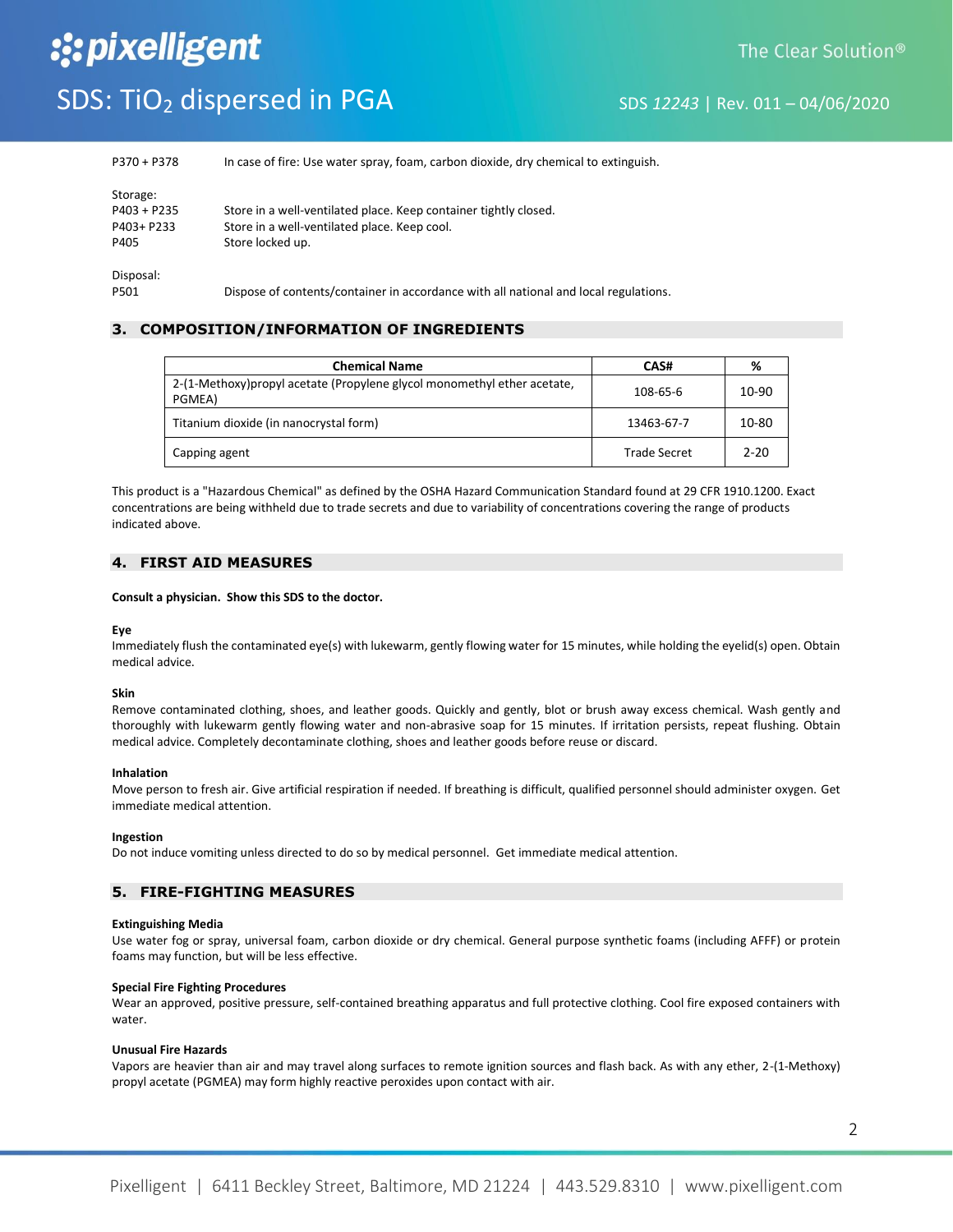**Hazardous Decomposition Products**

Oxides of carbon

# **6. ACCIDENTAL RELEASE MEASURES**

Remove all ignition sources. Vapor explosion hazard. Wear appropriate protective clothing to prevent eye and skin contact. Ventilate area. Keep out of sewers. Isolate area and keep unnecessary and unprotected personnel from entering the area. Cover with an inert absorbent material and collect into an appropriate container for disposal. Report spills and releases as required to appropriate authorities.

# **7. HANDLING AND STORAGE**

#### **Handling**

Avoid breathing vapors, aerosols and mists. Use with adequate ventilation. Avoid contact with the eyes, skin and clothing. Keep product away from heat, sparks, flames and all other sources of ignition.

Vapors are heavier than air and may travel long distances and accumulate in low lying areas. Ignition and/or flashback can occur.

Electrically ground and bond all equipment. Use of non-sparking or explosion-proof equipment may be necessary. Empty containers can contain vapors. Do not cut, drill, grind, weld, or perform similar operations on or near empty containers.

This product is a poor conductor of electricity and can become electrostatically charge, even in bonded or grounded equipment. Operations that can promote accumulation of static charges include but are not limited to mixing, filtering, pumping at high flow rates, splash filing, creating mists or sprays, container cleaning, sampling, gauging, etc.

If dried, use approved PPE including respiratory protection and ventilation in the presence of solid

#### **Storage**

Store in a cool, dry, well-ventilated location away from incompatible materials. Keep containers closed when not in use. Minimize sources of ignition. Do not store in aluminum, copper, galvanized iron or steel.

# **8. EXPOSURE CONTROLS/PERSONAL PROTECTION**

| Component                            | <b>Exposure Limits</b>          |
|--------------------------------------|---------------------------------|
| 2-(1-Methoxy) propyl acetate (PGMEA) | 50 ppm TWA (WEEL)               |
| Titanium compounds                   | 15 mg/m <sup>3</sup> TWA (OSHA) |
| Capping agent (Trade Secret)         | None Established                |

#### **Respiratory Protection**

If needed, an approved respirator with organic vapor/P100/N100 cartridges may be used. For higher exposures, a supplied air respirator may be required. Respirator selection and use should be based on contaminant type, form and concentration. Follow applicable regulations and good Industrial Hygiene practice. Use with adequate general or local exhaust ventilation to maintain exposure levels below the occupational exposure limits.

#### **Skin Protection**

Impervious gloves are recommended. Preferred materials include butyl rubber, polyethylene, chlorinated polyethylene or ethylvinyl alcohol laminate. Consult with glove supplier.

#### **Eye Protection**

Chemical safety goggles recommended.

#### **Other Protective Equipment**

Impervious clothing is required to prevent skin contact and contamination of personal clothing. If dried, use approved PPE including respiratory protection and ventilation in the presence of solid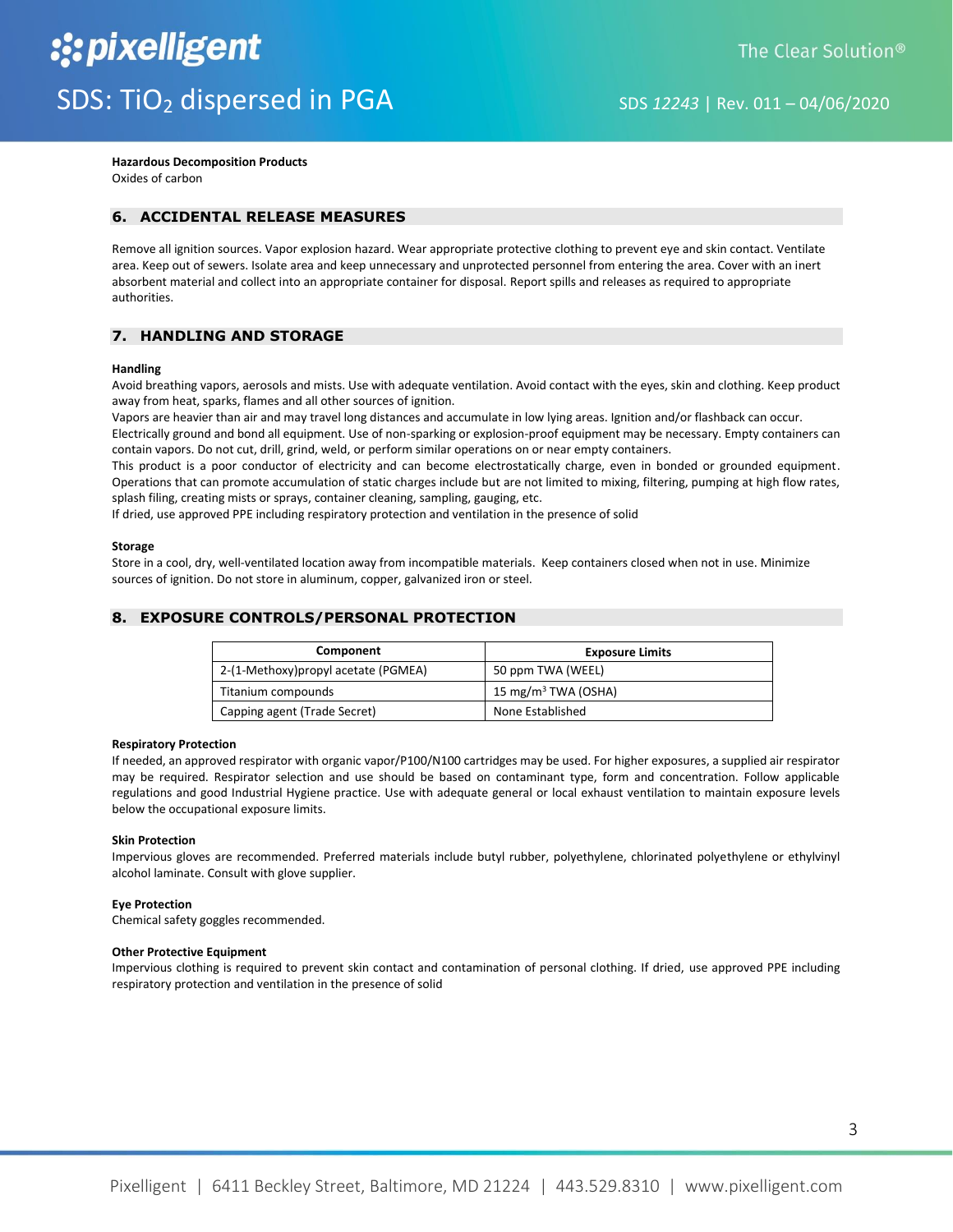# **9. PHYSICAL AND CHEMICAL PROPERTIES**

Properties shown are for 2-(1-Methoxy)propyl acetate.

**Appearance and Odor:** Liquid with a sweet odor.

| pH:                           | Not available     | <b>Specific Gravity:</b>      | $0.97$ g/cm3     |
|-------------------------------|-------------------|-------------------------------|------------------|
| <b>Boiling Point:</b>         | 145-146 °C        | <b>Melting Point:</b>         | -65.99 °C        |
| <b>Vapor Pressure:</b>        | 3.59 mmHg @ 20 °C | <b>Water Solubility:</b>      | 198 g/l at 20 °C |
| <b>Vapor Density:</b>         | Not available     | <b>Evaporation Rate:</b>      | Not available    |
| <b>Flash Point:</b>           | 46 °C (115 °F)    | <b>Flammable Limits: LEL:</b> | $1.3$ vol%       |
| <b>Flammable Limits: UEL:</b> | 13.1 vol%         |                               |                  |

# **10. STABILITY AND REACTIVITY**

#### **Incompatible materials**

Strong oxidizing agents, strong acids, strong alkalis, reducing agents.

**Conditions to avoid**

Keep away from heat, sparks, flames and other sources of ignition.

#### **Hazardous Decomposition Products**

Combustion will produce oxides of carbon and unknown materials.

# **11. TOXICOLOGICAL INFORMATION**

#### **Health Hazards:**

Eye: Causes eye irritation. Skin: No data availabe. Inhalation: No data availabe. Ingestion: no data available. Aspiration: no data available.

Repeated/Chronic Exposure: no data available.

Specific target organ toxicity: no data available

Carcinogenicity:

OSHA: No component of this product present at levels greater than or equal to 0.1% is identified as a carcinogen or potential carcinogen by OSHA.

**No toxicological data available for product**

#### **PGMEA Toxicity Data**

Oral LD50 – rat: 8,532 mg/kg Dermal LD50 – rabbit: >2,000 mg/kg

## **12. ECOLOGICAL INFORMATION**

### **PGMEA Data**

4